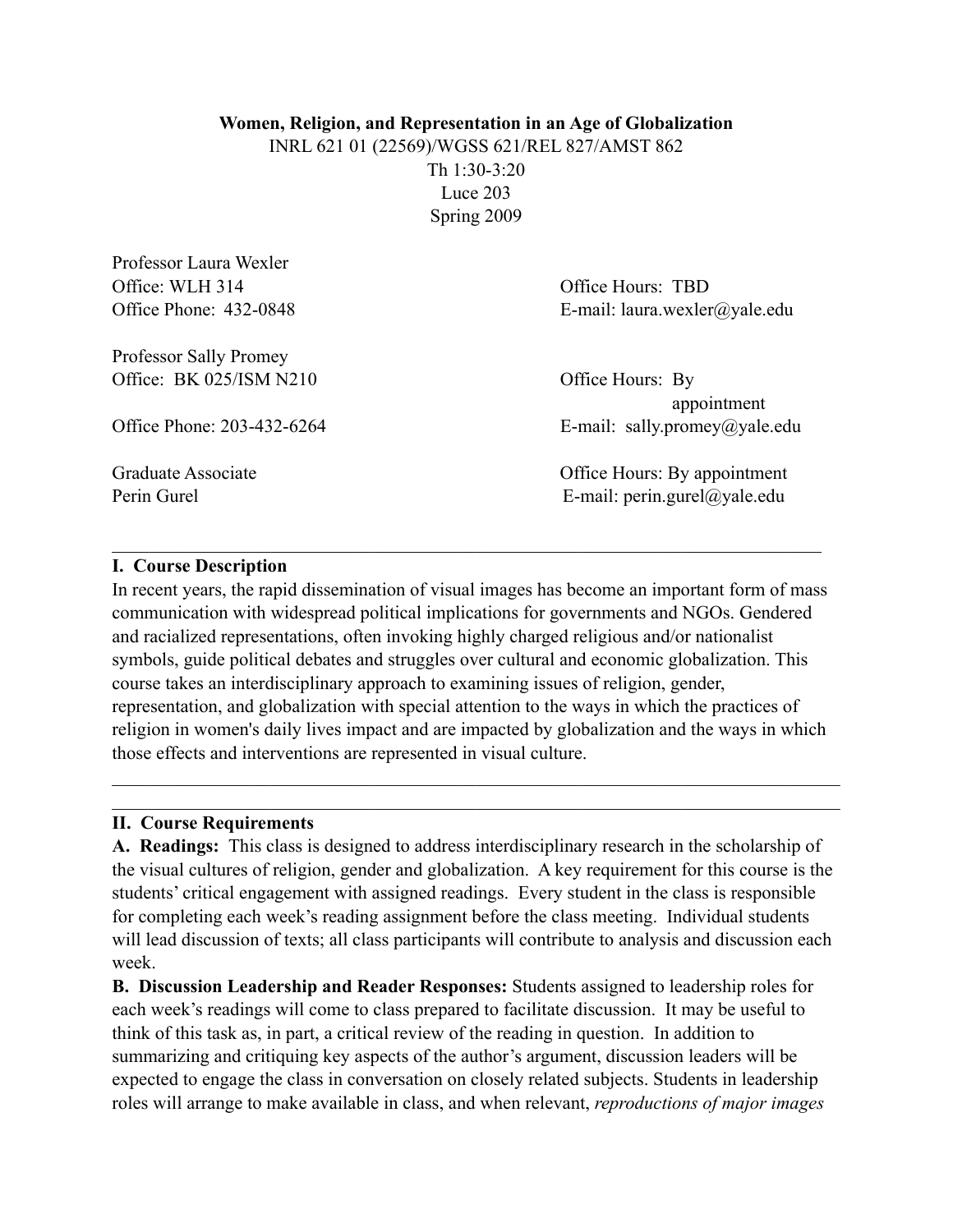### *or objects under discussion*.

 For any given class session, each student not assigned a discussion leadership role for that session is expected to post reading responses on the class server, to come to class having read the week's set of responses by other class participants, and to prepare for class a question for discussion, based on these readings and responses.

**C. Semester Presentation and Paper:** Each student will conduct research on a topic directly related to the seminar's constellation of subjects. In the second half of the semester students will present their research in class and, at semester's end, turn in a final research paper.

 $\mathcal{L}_\mathcal{L} = \{ \mathcal{L}_\mathcal{L} = \{ \mathcal{L}_\mathcal{L} = \{ \mathcal{L}_\mathcal{L} = \{ \mathcal{L}_\mathcal{L} = \{ \mathcal{L}_\mathcal{L} = \{ \mathcal{L}_\mathcal{L} = \{ \mathcal{L}_\mathcal{L} = \{ \mathcal{L}_\mathcal{L} = \{ \mathcal{L}_\mathcal{L} = \{ \mathcal{L}_\mathcal{L} = \{ \mathcal{L}_\mathcal{L} = \{ \mathcal{L}_\mathcal{L} = \{ \mathcal{L}_\mathcal{L} = \{ \mathcal{L}_\mathcal{$  $\mathcal{L}_\mathcal{L} = \{ \mathcal{L}_\mathcal{L} = \{ \mathcal{L}_\mathcal{L} = \{ \mathcal{L}_\mathcal{L} = \{ \mathcal{L}_\mathcal{L} = \{ \mathcal{L}_\mathcal{L} = \{ \mathcal{L}_\mathcal{L} = \{ \mathcal{L}_\mathcal{L} = \{ \mathcal{L}_\mathcal{L} = \{ \mathcal{L}_\mathcal{L} = \{ \mathcal{L}_\mathcal{L} = \{ \mathcal{L}_\mathcal{L} = \{ \mathcal{L}_\mathcal{L} = \{ \mathcal{L}_\mathcal{L} = \{ \mathcal{L}_\mathcal{$ 

# **III. Course Grades**

Grades will be earned for performance in three areas: Discussion leadership, reader responses, and overall class participation (30%) Presentation of research in class 30%) Final paper (40%)

# IV. **Books to be purchased (Available at Labyrinth Books)**

1. David A Bailey and Gilane Tawadros, ed. *Veil: Veiling, Representation, and Contemporary Art* (Cambridge: MIT Press, 2003).

 $\mathcal{L}_\mathcal{L} = \{ \mathcal{L}_\mathcal{L} = \{ \mathcal{L}_\mathcal{L} = \{ \mathcal{L}_\mathcal{L} = \{ \mathcal{L}_\mathcal{L} = \{ \mathcal{L}_\mathcal{L} = \{ \mathcal{L}_\mathcal{L} = \{ \mathcal{L}_\mathcal{L} = \{ \mathcal{L}_\mathcal{L} = \{ \mathcal{L}_\mathcal{L} = \{ \mathcal{L}_\mathcal{L} = \{ \mathcal{L}_\mathcal{L} = \{ \mathcal{L}_\mathcal{L} = \{ \mathcal{L}_\mathcal{L} = \{ \mathcal{L}_\mathcal{$ 

2. Neloufer de Mel, *Militarizing Sri Lanka: Popular Culture, Memory and Narrative in the Armed Conflict* (Thousand Oaks, CA: Sage, 2007).

3. Erika Doss, *The Emotional Life of Contemporary Public Memorials: Toward a Theory of Temporary Memorials* (Amsterdam: Amsterdam University Press, 2008),

4. Simon Wiesenthal*, The Sunflower: On the Possibilities and Limits of Forgiveness* (New York: Schocken Books, 1998).

# **All other readings (book chapters and articles) will be available online through the class website.**

 $\mathcal{L}_\mathcal{L} = \{ \mathcal{L}_\mathcal{L} = \{ \mathcal{L}_\mathcal{L} = \{ \mathcal{L}_\mathcal{L} = \{ \mathcal{L}_\mathcal{L} = \{ \mathcal{L}_\mathcal{L} = \{ \mathcal{L}_\mathcal{L} = \{ \mathcal{L}_\mathcal{L} = \{ \mathcal{L}_\mathcal{L} = \{ \mathcal{L}_\mathcal{L} = \{ \mathcal{L}_\mathcal{L} = \{ \mathcal{L}_\mathcal{L} = \{ \mathcal{L}_\mathcal{L} = \{ \mathcal{L}_\mathcal{L} = \{ \mathcal{L}_\mathcal{$ 

 $\mathcal{L}_\mathcal{L} = \{ \mathcal{L}_\mathcal{L} = \{ \mathcal{L}_\mathcal{L} = \{ \mathcal{L}_\mathcal{L} = \{ \mathcal{L}_\mathcal{L} = \{ \mathcal{L}_\mathcal{L} = \{ \mathcal{L}_\mathcal{L} = \{ \mathcal{L}_\mathcal{L} = \{ \mathcal{L}_\mathcal{L} = \{ \mathcal{L}_\mathcal{L} = \{ \mathcal{L}_\mathcal{L} = \{ \mathcal{L}_\mathcal{L} = \{ \mathcal{L}_\mathcal{L} = \{ \mathcal{L}_\mathcal{L} = \{ \mathcal{L}_\mathcal{$ 

## **V. Course Calendar and Readings**

## **Th 15 Jan. Introduction to the Course Defining Terms I**

Readings:

-Laura Wexler, *Tender Violence: Domestic Visions in an Age of US Imperialism* (Chapel Hill: University of North Carolina Press, 2000), 1-14

- Shu-Mei Shih, *Visuality and Identity: Sinophone Articulations Across the Pacific* (Berkeley: University of California Press, 2007), 1-23.

- Melanie McAlister, *Epic Encounters: Culture, Media, and US Interests in the Middle East, 1945-2000* (Berkeley: University of California Press, 2005), 266-307.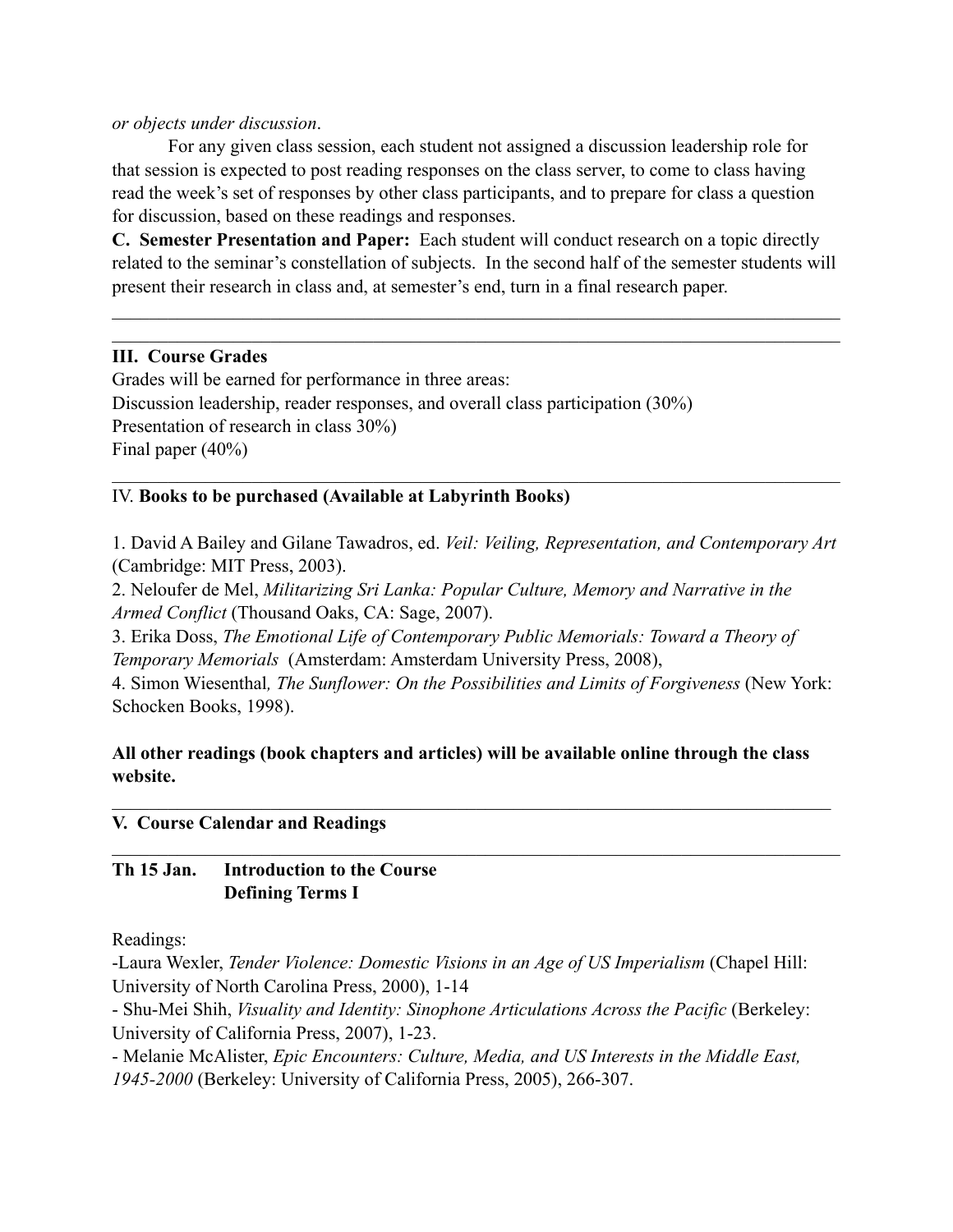### **Highly Recommended:**

- James Elkins, *The Object Stares Back* (New York: Harcourt Brace, 1997), 11-46.

## **Th 22 Jan. Defining Terms II**

Readings:

**-** "What is in a Name? Meanings and Usages of Gender," In *KeyConcepts: Gender by* Harriet Bradley (Cambridge: Polity, 2007), 14-26.

 $\mathcal{L}_\mathcal{L} = \{ \mathcal{L}_\mathcal{L} = \{ \mathcal{L}_\mathcal{L} = \{ \mathcal{L}_\mathcal{L} = \{ \mathcal{L}_\mathcal{L} = \{ \mathcal{L}_\mathcal{L} = \{ \mathcal{L}_\mathcal{L} = \{ \mathcal{L}_\mathcal{L} = \{ \mathcal{L}_\mathcal{L} = \{ \mathcal{L}_\mathcal{L} = \{ \mathcal{L}_\mathcal{L} = \{ \mathcal{L}_\mathcal{L} = \{ \mathcal{L}_\mathcal{L} = \{ \mathcal{L}_\mathcal{L} = \{ \mathcal{L}_\mathcal{$ 

- Joan W. Scott, "Gender: A Useful Category of Historical Analysis," *American Historical Review* 91.5 (1986): 1053-1075.

- Kutlug Ataman, "Women Who Wear Wigs," *Art Journal* 58.4 (1999): 30-35.

- Sally M. Promey, "The 'Return' of Religion in the Scholarship of American Art," *Art Bulletin* 85 (September 2003), 581–603. \*Read the Section on "The Secularization Theory of Modernity," 584-587.

- Tracy Fessenden, "'The Secular' as Opposed to What?" *New Literary History* 38.4 (2007): 631-636.

- Laura Wexler, *Tender Violence: Domestic Visions in an Age of US Imperialism* (Chapel Hill: University of North Carolina Press, 2000), 52-93.

### **Highly Recommended:**

**-** Minoo Moallem, "Transnationalism, Feminism, and Fundamentalism," in *Women, Gender, and Religion: A Reader*, edited by Elizabeth A. Castelli (New York: Palgrave, 2001), 119–45. - Jonathan Z. Smith. "Religion, Religions, Religious," in *Critical Terms for Religious Studies,*  edited by Mark C. Taylor (University of Chicago Press, 1998), 269-84.

- Jacqui Alexander, *Pedagogies of Crossing: Meditations on Feminism, Sexual Politics, Memory, and the Sacred* (Durham, NC: Duke University Press, 2005), Chapter 7, "Pedagogies of the Sacred: Making the Invisible Tangible," 287-331.

 $\mathcal{L}_\text{max}$  , and the contribution of the contribution of the contribution of the contribution of the contribution of the contribution of the contribution of the contribution of the contribution of the contribution of t

#### **Th 29 Jan. Museums: Power, Friction, Representation**

Readings:

- Corrine Kratz and Ivan Karp, Introduction to *Museum Frictions: Public Cultures/Global Transformations*, edited by Ivan Karp, Corrine Kratz, Lynn Szwaja and Tomas Ybarra-Frausto (Durham, NC: Duke University Press, 2006), 1-30.

- Barbara Kirshenblatt-Gimblett, "Exhibitionary Complexes," in *Museum Frictions: Public Cultures/Global Transformations,* edited by Ivan Karp, Corrine Kratz, Lynn Szwaja and Tomas Ybarra-Frausto (Durham, NC: Duke University Press, 2006), 35-45.

- Melanie McAlister, *Epic Encounters*: *Culture, Media, and US Interests in the Middle East, 1945-2000* (Berkeley: University of California Press, 2005), "King Tut, Commodity Nationalism, and the Politics of Oil, 1973-1979," 125-154.

- Vijaya Nagajaran, "Hosting the Divine: The Kolam in Tamilnadu," *in Mud, Mirror, and Thread:*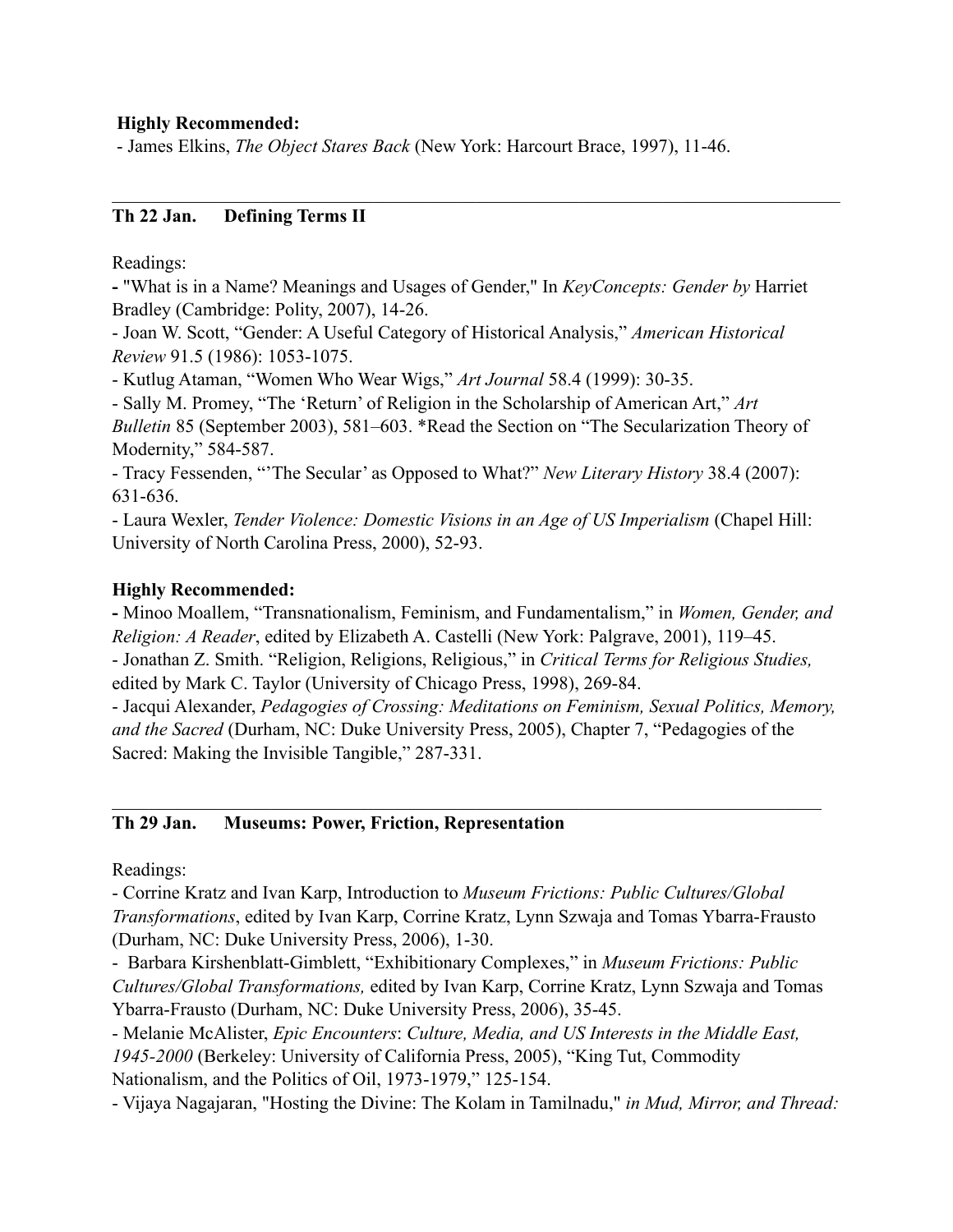*Folk Traditions of Rural India*, edited by Nora Fisher (Ahmedabad: Mapin Publishing Pvt LTD, 2008), 192-203.

## **Highly Recommended:**

- Richard Slotkin, "Buffalo Bill's 'Wild West' and the Mythologization of the American Empire." In *Cultures of United States Imperialism*, Amy Kaplan and Donald E. Pease, eds. (Durham, NC: Duke University Press, 1993), 164-181.

# **Th 5 Feb. Veiling, Representation, and Contemporary Art**

Readings:

- Malek Alloula, *The Colonial Harem* (University of Minnesota Press, 1986): Chapter 1, "Orient as Stereotype and Phatasm," and Chapter 2, "Women From the Outside: Obstacle and Transparency," 3-16.

 $\mathcal{L}_\mathcal{L} = \{ \mathcal{L}_\mathcal{L} = \{ \mathcal{L}_\mathcal{L} = \{ \mathcal{L}_\mathcal{L} = \{ \mathcal{L}_\mathcal{L} = \{ \mathcal{L}_\mathcal{L} = \{ \mathcal{L}_\mathcal{L} = \{ \mathcal{L}_\mathcal{L} = \{ \mathcal{L}_\mathcal{L} = \{ \mathcal{L}_\mathcal{L} = \{ \mathcal{L}_\mathcal{L} = \{ \mathcal{L}_\mathcal{L} = \{ \mathcal{L}_\mathcal{L} = \{ \mathcal{L}_\mathcal{L} = \{ \mathcal{L}_\mathcal{$ 

- Joan W. Scott, "The Banning of Islamic Head Scarves in French Public Schools." *French Politics, Culture and Society* 23 (2003): 106-127**.**

- Alev Cınar, *Modernity, Islam, and Secularism in Turkey: Bodies, Places and Time*  (Minneapolis: University of Minnesota Press, 2005), Chapter 2, "Clothing the National Body: Islamic Veiling and Secular Unveiling," 53-98.

**-** David A Bailey and Gilane Tawadros, ed. *Veil: Veiling, Representations, and Contemporary Art* (Cambridge: MIT Press, 2003). All, especially Reina Lewis, "Preface," 6-14; David A Bailey and Gilane Tawadros, "Introduction," 18-38; Zineb Sadira, "Mapping the Illusive," 56-72.

 $\mathcal{L}_\mathcal{L} = \{ \mathcal{L}_\mathcal{L} = \{ \mathcal{L}_\mathcal{L} = \{ \mathcal{L}_\mathcal{L} = \{ \mathcal{L}_\mathcal{L} = \{ \mathcal{L}_\mathcal{L} = \{ \mathcal{L}_\mathcal{L} = \{ \mathcal{L}_\mathcal{L} = \{ \mathcal{L}_\mathcal{L} = \{ \mathcal{L}_\mathcal{L} = \{ \mathcal{L}_\mathcal{L} = \{ \mathcal{L}_\mathcal{L} = \{ \mathcal{L}_\mathcal{L} = \{ \mathcal{L}_\mathcal{L} = \{ \mathcal{L}_\mathcal{$ 

# **Th 12 Feb. Erika Doss: The Emotional Life of Public Memorials**

Readings:

- Erika Doss, *The Emotional Life of Contemporary Public Memorials: Toward a Theory of Temporary Memorials* (Amsterdam: Amsterdam University Press, 2008), 52pgs.

- Erika Doss, "War, Memory, and the Public Mediation of Affect: The National World War II Memorial and American Imperialism," *Memory Studies* 1. 2 (2008): 227-250.

- Erika Doss, "Spontaneous Memorials and Contemporary Modes of Mourning in America," *Material Religion: The Journal of Objects, Art, and Belief* 2.3 (2006): 294-318.

 $\mathcal{L}_\text{max}$  , and the contribution of the contribution of the contribution of the contribution of the contribution of the contribution of the contribution of the contribution of the contribution of the contribution of t

# **Th 19 Feb. Kathryn Lofton: Oprah, Women, Religion, and Globalization**

Readings:

- Kathryn Lofton, "Public Confessions: Oprah Winfrey's American Religious History," *Women & Performance: A Journal of Feminist Theory*, "The Oprah Winfrey Talk Show and Civil Society," 18.1 (March 2008), 51-69.

 - Kathryn Lofton, "Missionary Accessory: Leadership Academies and Big Gives," Chapter from *Oprah: The Gospel of an Icon* (Chapter to be provided by author).

- Inderpal Grewal*, Transnational America*: *Feminisms, Diasporas, Neoliberalisms* (Durham, NC: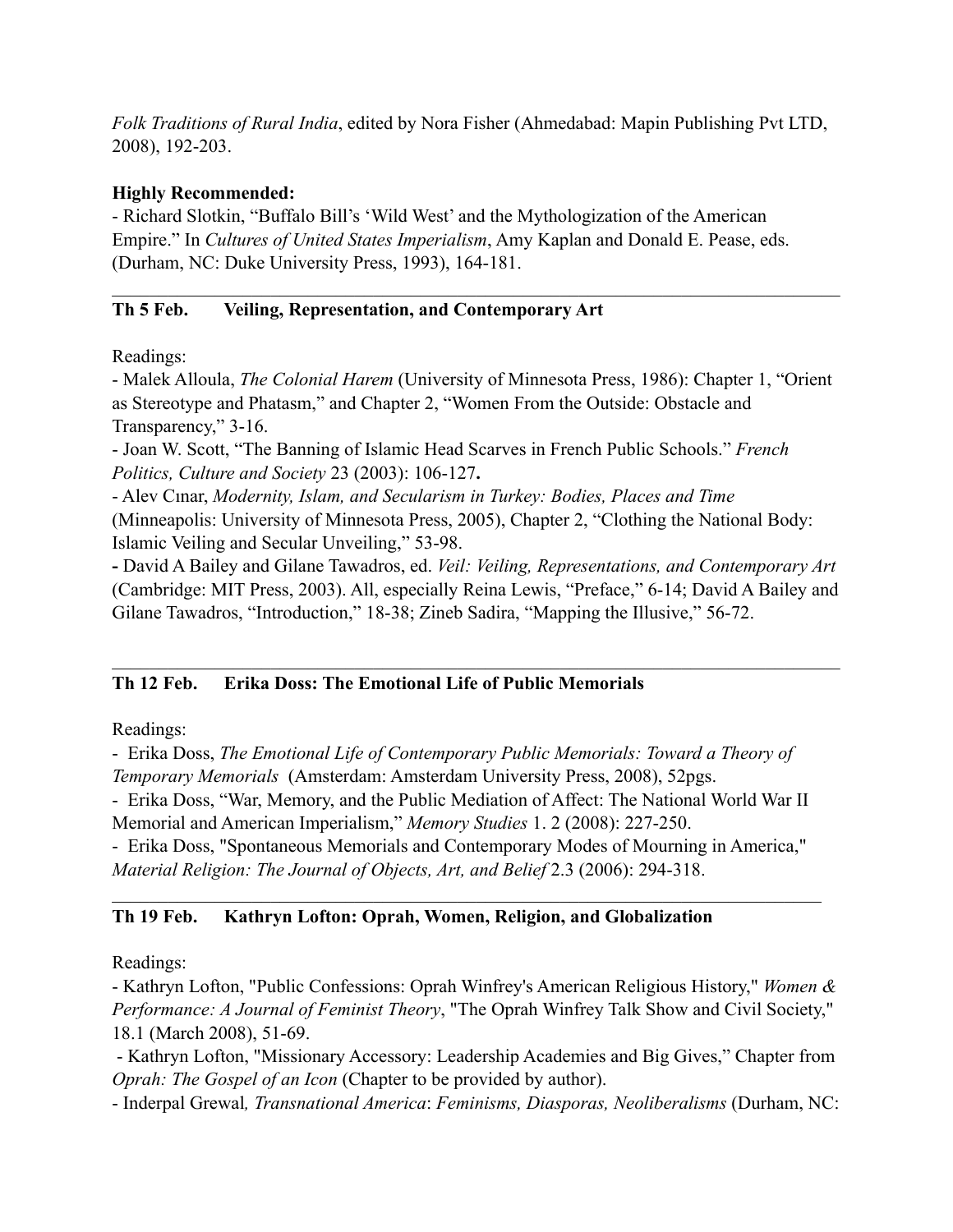Duke University Press, 2005.) Chapter 5 "Transnational America: Race and Gender after 9/11," 196-220, and Chapter 3 "Traveling Barbie: Indian Transnationalities and the Global Consumer," 80-121.

#### **Th 26 Feb. Noura Saleh Alturki and Andrea K. Blanch: Gender and Representation**

 $\mathcal{L}_\mathcal{L} = \{ \mathcal{L}_\mathcal{L} = \{ \mathcal{L}_\mathcal{L} = \{ \mathcal{L}_\mathcal{L} = \{ \mathcal{L}_\mathcal{L} = \{ \mathcal{L}_\mathcal{L} = \{ \mathcal{L}_\mathcal{L} = \{ \mathcal{L}_\mathcal{L} = \{ \mathcal{L}_\mathcal{L} = \{ \mathcal{L}_\mathcal{L} = \{ \mathcal{L}_\mathcal{L} = \{ \mathcal{L}_\mathcal{L} = \{ \mathcal{L}_\mathcal{L} = \{ \mathcal{L}_\mathcal{L} = \{ \mathcal{L}_\mathcal{$ 

 $\mathcal{L}_\mathcal{L} = \{ \mathcal{L}_\mathcal{L} = \{ \mathcal{L}_\mathcal{L} = \{ \mathcal{L}_\mathcal{L} = \{ \mathcal{L}_\mathcal{L} = \{ \mathcal{L}_\mathcal{L} = \{ \mathcal{L}_\mathcal{L} = \{ \mathcal{L}_\mathcal{L} = \{ \mathcal{L}_\mathcal{L} = \{ \mathcal{L}_\mathcal{L} = \{ \mathcal{L}_\mathcal{L} = \{ \mathcal{L}_\mathcal{L} = \{ \mathcal{L}_\mathcal{L} = \{ \mathcal{L}_\mathcal{L} = \{ \mathcal{L}_\mathcal{$ 

 $\mathcal{L}_\mathcal{L} = \{ \mathcal{L}_\mathcal{L} = \{ \mathcal{L}_\mathcal{L} = \{ \mathcal{L}_\mathcal{L} = \{ \mathcal{L}_\mathcal{L} = \{ \mathcal{L}_\mathcal{L} = \{ \mathcal{L}_\mathcal{L} = \{ \mathcal{L}_\mathcal{L} = \{ \mathcal{L}_\mathcal{L} = \{ \mathcal{L}_\mathcal{L} = \{ \mathcal{L}_\mathcal{L} = \{ \mathcal{L}_\mathcal{L} = \{ \mathcal{L}_\mathcal{L} = \{ \mathcal{L}_\mathcal{L} = \{ \mathcal{L}_\mathcal{$ 

 $\mathcal{L}_\mathcal{L} = \{ \mathcal{L}_\mathcal{L} = \{ \mathcal{L}_\mathcal{L} = \{ \mathcal{L}_\mathcal{L} = \{ \mathcal{L}_\mathcal{L} = \{ \mathcal{L}_\mathcal{L} = \{ \mathcal{L}_\mathcal{L} = \{ \mathcal{L}_\mathcal{L} = \{ \mathcal{L}_\mathcal{L} = \{ \mathcal{L}_\mathcal{L} = \{ \mathcal{L}_\mathcal{L} = \{ \mathcal{L}_\mathcal{L} = \{ \mathcal{L}_\mathcal{L} = \{ \mathcal{L}_\mathcal{L} = \{ \mathcal{L}_\mathcal{$ 

 $\mathcal{L}_\text{max}$  , and the contribution of the contribution of the contribution of the contribution of the contribution of the contribution of the contribution of the contribution of the contribution of the contribution of t

Readings: Guest lecturers will assign readings.

|  |  | Th 5 Mar. |  | <b>Student presentations</b> |
|--|--|-----------|--|------------------------------|
|--|--|-----------|--|------------------------------|

**Th 12 Mar.** SPRING BREAK; No Class Session.

**Th 19 Mar.** SPRING BREAK; No Class Session.

#### **Th 26 Mar. Neloufer de Mel: Popular Culture, Memory and Narrative**

Readings:

- Neloufer de Mel, *Militarizing Sri Lanka: Popular Culture, Memory and Narrative in the Armed Conflict* (Thousand Oaks, CA: Sage, 2007).

\_\_\_\_\_\_\_\_\_\_\_\_\_\_\_\_\_\_\_\_\_\_\_\_\_\_\_\_\_\_\_\_\_\_\_\_\_\_\_\_\_\_\_\_\_\_\_\_\_\_\_\_\_\_\_\_\_\_\_\_\_\_\_\_\_\_\_\_\_\_\_\_\_\_\_\_\_

 $\mathcal{L}_\mathcal{L} = \{ \mathcal{L}_\mathcal{L} = \{ \mathcal{L}_\mathcal{L} = \{ \mathcal{L}_\mathcal{L} = \{ \mathcal{L}_\mathcal{L} = \{ \mathcal{L}_\mathcal{L} = \{ \mathcal{L}_\mathcal{L} = \{ \mathcal{L}_\mathcal{L} = \{ \mathcal{L}_\mathcal{L} = \{ \mathcal{L}_\mathcal{L} = \{ \mathcal{L}_\mathcal{L} = \{ \mathcal{L}_\mathcal{L} = \{ \mathcal{L}_\mathcal{L} = \{ \mathcal{L}_\mathcal{L} = \{ \mathcal{L}_\mathcal{$ 

 $\mathcal{L}_\mathcal{L} = \{ \mathcal{L}_\mathcal{L} = \{ \mathcal{L}_\mathcal{L} = \{ \mathcal{L}_\mathcal{L} = \{ \mathcal{L}_\mathcal{L} = \{ \mathcal{L}_\mathcal{L} = \{ \mathcal{L}_\mathcal{L} = \{ \mathcal{L}_\mathcal{L} = \{ \mathcal{L}_\mathcal{L} = \{ \mathcal{L}_\mathcal{L} = \{ \mathcal{L}_\mathcal{L} = \{ \mathcal{L}_\mathcal{L} = \{ \mathcal{L}_\mathcal{L} = \{ \mathcal{L}_\mathcal{L} = \{ \mathcal{L}_\mathcal{$ 

#### **Th 2 Apr. Student presentations**

4:00-6:30pm: Robert Crusz, Sri Lankan Film Series (Attendance strongly encouraged).

#### **Th 9 Apr. Student presentations**

4:00-6:30pm: Robert Crusz, Sri Lankan Film Series (Attendance strongly encouraged).

#### **Th 16 Apr. Film Screening and Q&A by Helen Whitney**

Readings:

- Simon Wiesenthal*, The Sunflower: On the Possibilities and Limits of Forgiveness* (New York: Schocken Books, 1998).

- Sharon Lamb, "Women, Abuse, and Forgiveness: A Special Case," In *Before Forgiving:*